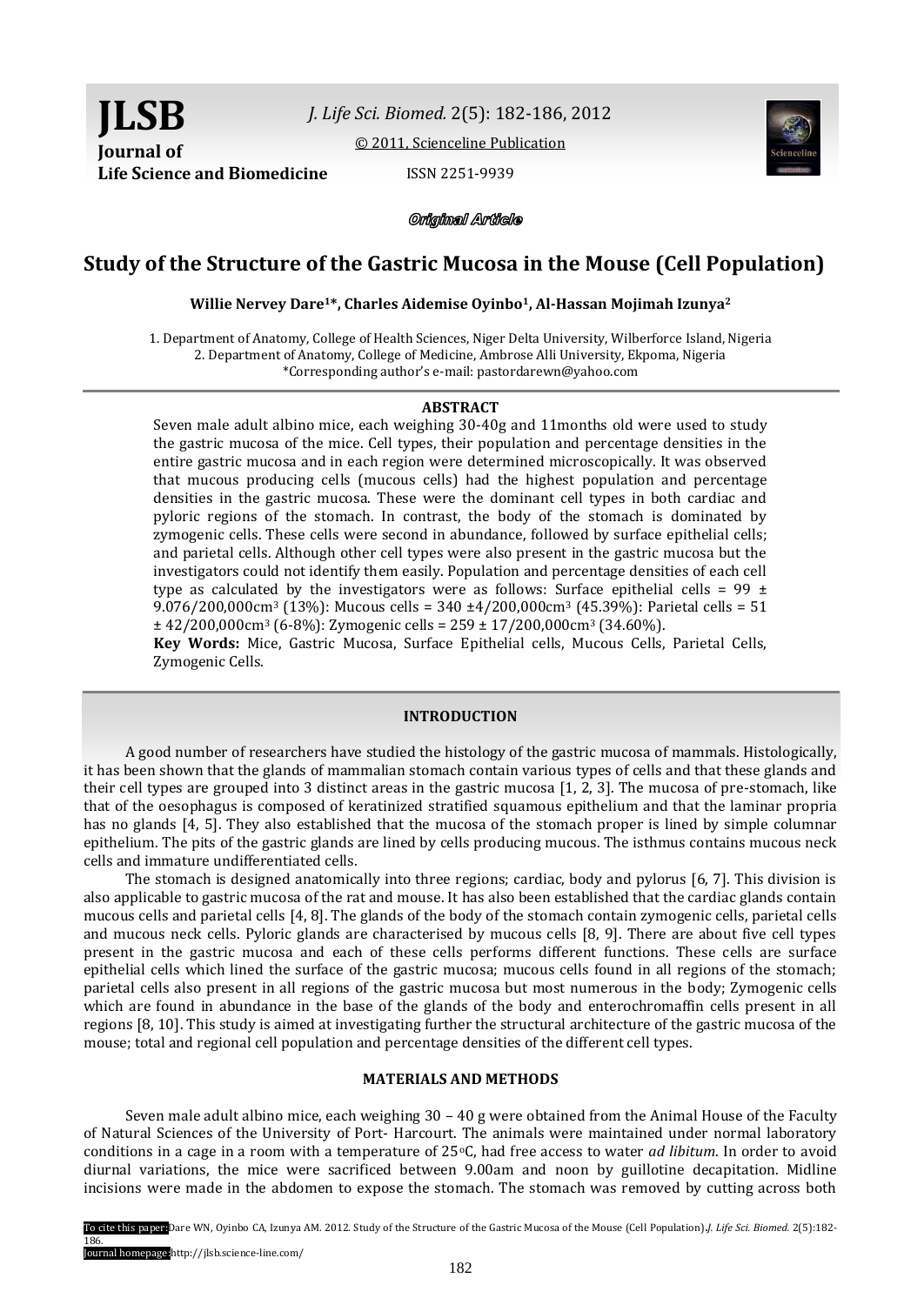oesophageal and pyloric orifices and was cut open with a knife along the greater curvature. A saline wash was done to remove food and other debris. Each region of the stomach was fixed in 10% formalin for 3days. On the 3rd day specimen were removed from the fixative and transferred to increasing (ascending) grades of alcohol for dehydration and were cleared with xylene, embedded in a paraffin wax overnight. Each region of the gastric mucosa was serially sectioned at 5cm thickness with a rotary microtome. Every section was mounted on a glass slide and stained with Haematoxylin and Eosin (H&E). Slides were mounted on ocular grid and viewed for structural arrangement and different cell types counted on each region of the gastric mucosa. Statistical analysis was done using mean (m) and standard deviation of mean (s.d.m) to test the observations.

# **RESULTS**

We observed that the gastric mucosa is found to be composed of glands which are simple tubular in shape. These glands contain different types of cells. These cells are: surface epithelial, which lined the entire surface of the gastric mucosa; mucous cells among other cells immediately below the surface epithelial cells; parietal cells scattered among mucous and zymogenic cells. The later cells are found in the base of the glands of the body of the stomach.

**Table 1.**Showing Mean ± S.D.M. of regional cell population and percentagedensity of cell types in the gastric mucosa of mouse

| <b>Cell types</b>        | Cardiac region       | <b>Fundic (Body) region</b>  | <b>Pyloric region</b> |
|--------------------------|----------------------|------------------------------|-----------------------|
| Surface epithelial cells | 42±1.41/200,000cm3   | 127±5.19/200,000cm3          | 127± 4.24/200,000cm3  |
|                          | 9.4%                 | 21.49%                       | 30.60%                |
| <b>Mucous cells</b>      | 387±48.15/200,000cm3 | 300±105.04/200,000cm3        | 332± 62.46/200,000cm3 |
|                          | 86.58%               | 50.76%                       | 80%                   |
| Parietal cells           | 35±16.06/200,000cm3  | 99± 56.87/200,000cm3         | 19± 1.53/200,000cm3   |
|                          | 7.83%                | 16.75%                       | 4.58%                 |
| Zymogenic cells          | $Nil 0\%$            | 239± 9.98/200,000cm3<br>100% | Nil 0%                |



Figure 1. Photomicrograph showing mucous cells, parietal cells and surface epithelial cells of the cardiac glands. Also shown is the transition zone T from stratified squamous epithelium of the esophagus S to columnar type of epithelium C of the stomach proper.



To cite this paper:Dare WN, Oyinbo CA, Izunya AM. 2012. Study of the Structure of the Gastric Mucosa of the Mouse (Cell Population)**.***J. Life Sci. Biomed.* 2(5):182- 186. Journal homepage:http://jlsb.science-line.com/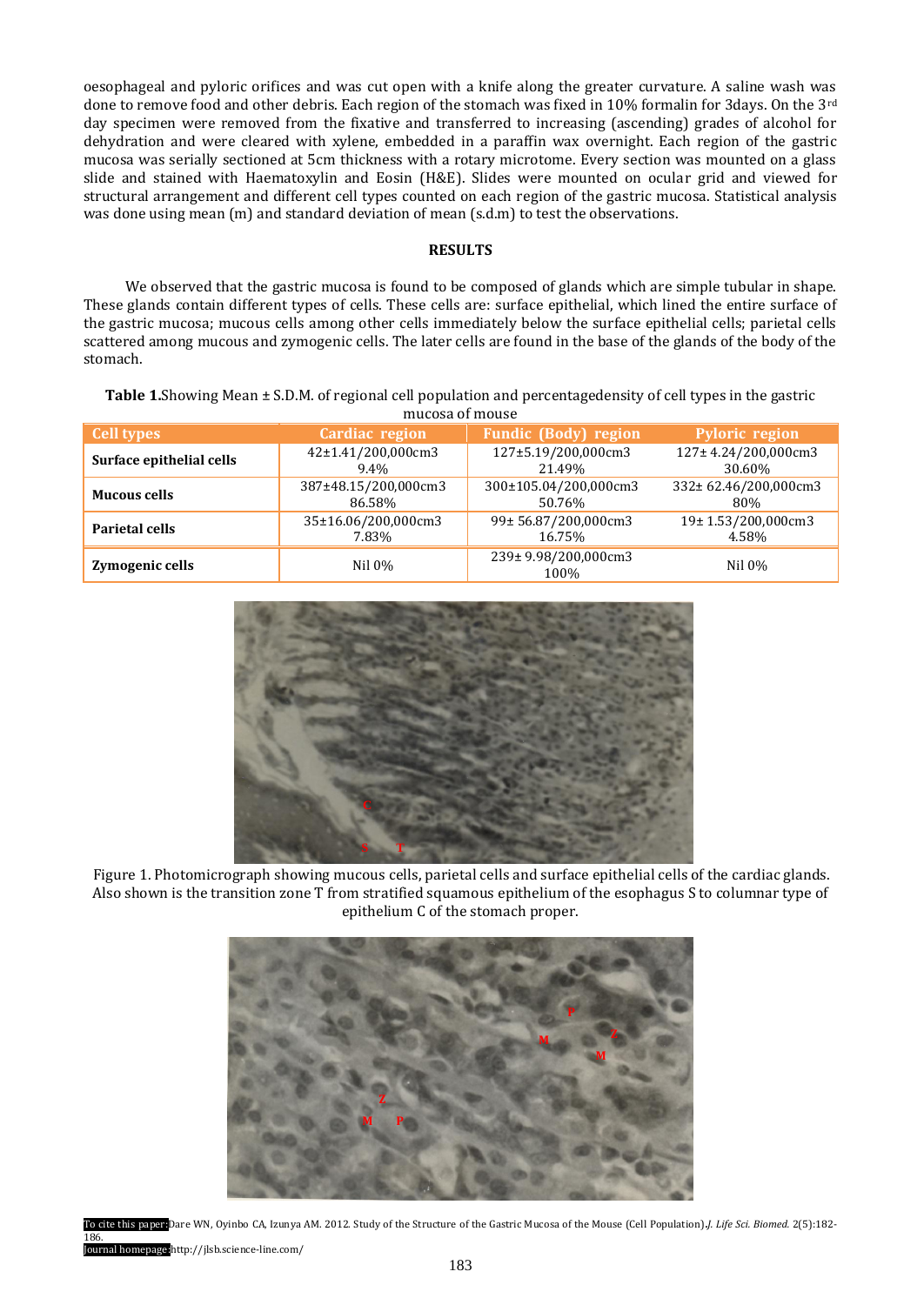**Figure 2.** Photomicrograph of the fundic glands showing zymogenic cells Z, parietal cells P and mucous neck cells M.



**Figure 3.** Photomicrographshowing glandular lumen of the zymogenic or fundic glands L cut at right angles. The cells surrounding the lumen are clearly shown.

**Surface Epithelial Cells:** These cells are tall, columnar in shape, have nuclei placed towards the base, the cytoplasm appears blue with H&E stains. The lateral cell boundaries were not distinct with the light microscope in our investigation. These cells constitute approximately  $99 \pm 49/200,000 \text{cm}^3$  and 13% of the total cell population in the gastric mucosa.

**Mucous Cells:** These cells were also seen as columnar in shape, but shorter and smaller in size than surface epithelial cells. They are not so distinct under the light microscope due to their small size, but were identified by their nuclei. The nuclei of these cells are round and oval in shape and are placed towards the base. The cytoplasm appears whitish with H&E stains. In the body of the stomach, they are known as mucous neck cells because of their large number in the neck of the gland. In other parts of the stomach, cardiac and pyloric regions, they are known as mucous cells (in relation to function) because they produce mucous. The nuclei appear blue with H&E stain. These cells are the most numerous in the gastric mucosa. They constitute approximately  $340<sup>±</sup>$ 44/200,000cm3 and 45.39% of total number of cells in the gastric mucosa.

**Parietal Cells:** These cells are round to triangular in shape, most numerous in the glands of the body, especially the neck of the gastric glands. The diameter of these cells at the isthmus and towards the surface of the gland appears to be greater than those found in the neck and base of the glands. The cytoplasm appears pinkish and clear with H&E stain. Granules are not seen in the cytoplasm; the nuclei appear blue. The periphery of the nuclear membrane appears granular and the central region of the nuclei in some of these cells appears vacuolated except the nucleoli. Nucleoli are centrally placed but not visible in some of the cells. A clear whitish region is also present in the cytoplasm of some of the cells. These cells are scattered among other cell types in the body of the stomach. They are the most prominent but fewest cells in the gastric mucosa. They constitute approximately  $51\pm$ 42/200,000cm3 and (6-8%) of total number of cells in the gastric mucosa (population and percentage densities).

**Zymogenic Cells**: These cells are found at the base of the zymogenic glands of the body of the stomach with few parietal cells scattered between them. The cytoplasm appears granular under the light microscope but individual granules could not be identified. Their nuclei appear blue, spherical or oval in shape, basally placed, but not touching the basal membrane. They appear darker than other cell types in the gastric mucosa. Closest to the laminar propria at the base, they surround the gland. They constitute population and percentage densities of 259±0.00/200,000cm3 and 34.58% of cells in the gastric mucosa.

#### **DISCUSSION**

The writers findings of the distribution of cells in the gastric mucosa of the mouse quite agrees with those of previous investigators who worked on quantitative distribution of the different cell types of this organ, but the absolute values both in terms of density and percentage may differ. Mucous producing and surface epithelial cells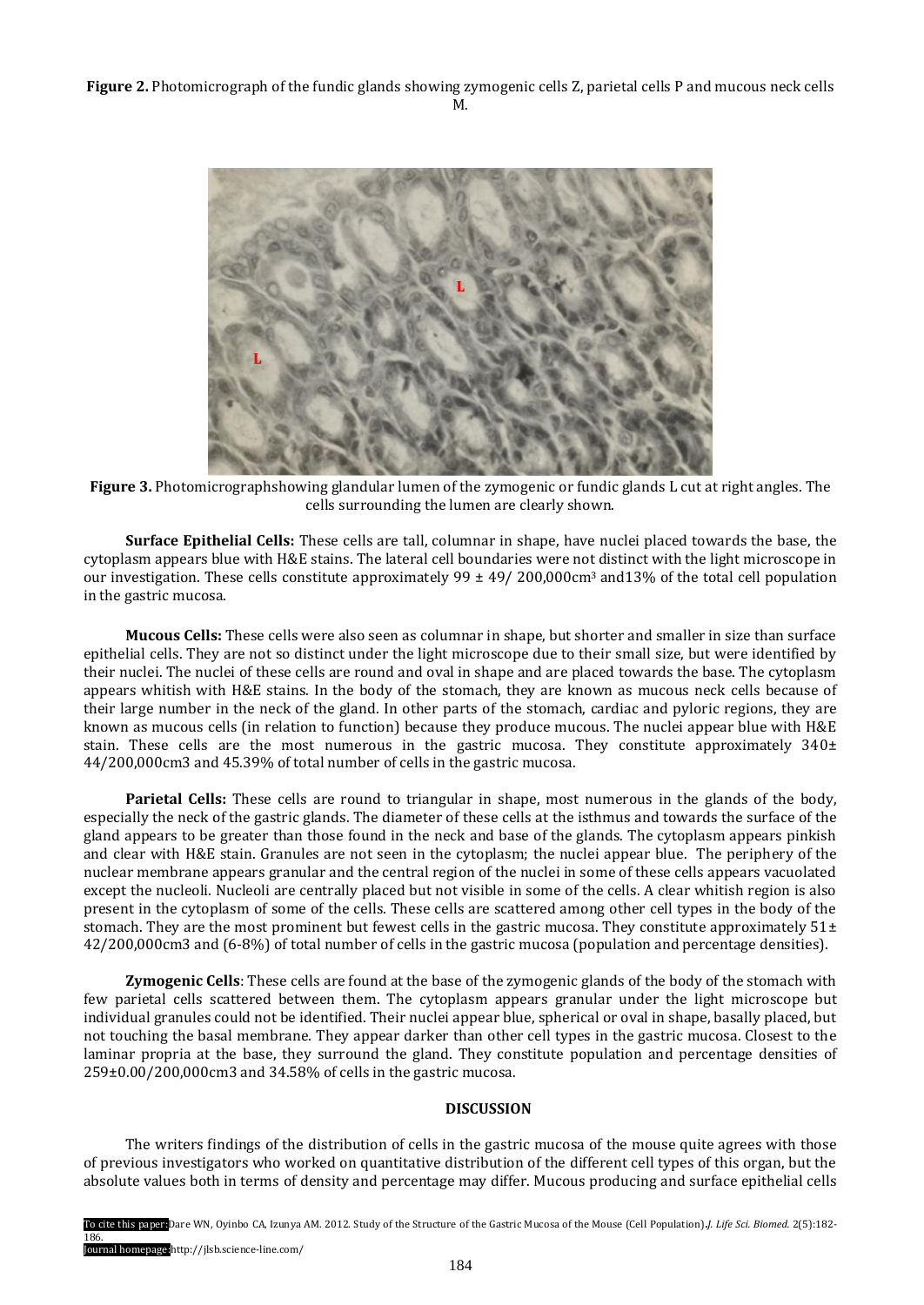dominate the glands of the cardiac region of the stomach. The abundance of surface epithelial cells on the surface of the entire gastric mucosa could be tied up with their function of absorption of some food substances. The dominance of mucous cells in the cardiac region of the gastric mucosa is an indication that large quantities of mucous is produce in this region to neutralized the damaging corrosive effect of acid produced by the parietal cells in the stomach. Mucous cells does not produce digestive enzymes but mucous. This is evidence that digestion of food does not occur in this part of the stomach. Presence of few parietal cells in this region indicates that little quantity of acid is produced here. The abundance of mucous cells in the entire gastric mucosa is also an evidence of the protective function of these cells; protecting the mucosa from the erosive effect of hydrochloric acid produced by parietal cells. We observed also that mucous cells were fewest in the body of the mucosa. This could be attributed to the most abundant presence of parietal and zymogenic cells in this region. Mucous cells are the most numerous in the gastric mucosa of the mouse; constituting 45% approximately. The pyloric region is also dominated by mucous producing cells. The approximate mucous cell population and percentage densities in this area are 332±62.46/200,000cm3 and 80%. It recorded the fewest parietal cell population of the gastric mucosa. Parietal (oxyntic) cells are most numerous in the glands of the body of the gastric mucosa. This observation in relative terms agrees with the findings of previous investigators [3, 11, 12, 13]. They are most numerous in the neck, fewer in the isthmus and fewest in the base of the gland. The abundance of parietal cells signifies that the greatest volume of hydrochloric acid is produced in this region of the stomach. This is the region most prone to gastric ulcer [14,15]. Hydrochloric acid produces an enzyme precursor which converts pepsinogen to pepsin to commence digestion of protein. These cells constitute 6 - 8% of the entire population of cells in the gastric mucosa and 16.75% of the body region. Fewness of parietal cells in the cardiac and pyloric regions signifies that little acid is produced in these areas [16,17]. It may be that the acid produced in the body region is not enough to carry out complete conversion of pepsinogen to pepsin [18]. Another likely reason may be that when food leaves the body of the mucosa not all the pepsinogen had been converted to pepsin so the few parietal cells in the pyloric region produce little quantity of acid to convert the unconverted pepsinogen to pepsin to continue the digestion of protein [18, 19]. Relatively, parietal cells are most numerous in the body, fewer in the cardiac region and fewest in the pyloric region of the stomach [8]. Zymogenic cells (chief cells) are located at the base of the glands of the body of the gastric mucosa. Reason for these cells being located at the base of the glands is not very clear to the investigators [13, 20, 21, 22]. These cells have large number of granules placed in the supranuclear region of their cytoplasm. These cells are said to secret the digestive enzymes of the stomach. The presence of acid secreting cells (parietal cells) and digestive enzyme secreting cells (zymogenic cells) suggests that the main digestive portion of the stomach is the body. Other regions of the stomach function to neutralize the effect of the acid secreted in the body and help for the lubrication of food for the enzyme to act upon. Electron microscopic reports have revealed that zymogenic cells have all the characteristics of secretory cells [9, 23]. These characteristics are; presence of abundant mitochondria to provide energy for the cell; presence of endoplasmic reticulum to synthesize proteins, that is enzymes in this case; prominent Golgi apparatus etc. Zymogenic cells are hardly seen in both cardiac and the pyloric regions of the stomach. These cells constitute approximately about 34.58% of cells in the gastric mucosa. In conclusion, we observed that the most numerous cell type in the gastric mucosa of mouse are mucous secreting cells (45 %), followed by zymogenic cells (35%), next, surface epithelial cells (13%), and least parietal cells (6 – 8%).

## **REFERENCES**

- 1. Hogben CA, Kent TH, Woodward PA, and Sill AJ, 1974. Quantitative histology of the gastric mucosa of man, dog, guinea pig and frog. Gut 67: 1143–1154.
- 2. Fawcett DW. In: Jensh RP, ed. Bloom and Fawcett, 1994: A Textbook of Histology. 599–616. Chapman & Hall. New York.
- 3. Rindi G, Necchi V, Savio A, Torsello A, Zoli M, locatelli V, Raimondo F, Cocchi D and Solcia E, 2002. Characterisation of gastric ghrelin cells in man and other mammals: studies in adult and fetal tissues. Histochem and Cell Biol 117, (6):511-519.
- 4. Lee ER, Trasler J, Dwivedi S and Leblond CP, 1982. Division of the mouse gastric mucosa into zymogenic and mucous regions on the basis of gland features. Am. J. Anat., 164: 187–207.
- 5. Owen DA. Stomach, 1992. In: Sterenberg SS, ed. Histology for Pathologists. Raven 533–545. New York.
- 6. Langer P 1984. Comparative anatomy of the stomach in mammalian herbivores. Quarterly J Exp Physiol. 69, 615-625.
- 7. Leeson TS, Leeson CR and Paparo AA. Text/atlas of histology, 1988:421- 434. Saunders. Philadelphia USA
- 8. Karam SM, Straiton T, Hassan WM and Leblond CP, 2003. Defining Epithelial Cell Progenitors in the Human Oxyntic Mucosa. STEM CELLS, 21: 322–336.
- 9. Kataoka K, 1984. Electron microscopic observations on cell proliferation and differentiation in the gastric mucosa of the mouse. Arch HistJpn 47: 209–221.
- 10. Odegaard S*,* Nesje LB*,* Hoff DA*,* Gilja OH, Gregersen H, 2006. Morphology and motor function of the gastrointestinal tract examined with endosonography. World J Gastroenterol 12:2858-2863.

To cite this paper:Dare WN, Oyinbo CA, Izunya AM. 2012. Study of the Structure of the Gastric Mucosa of the Mouse (Cell Population)**.***J. Life Sci. Biomed.* 2(5):182- 186. Journal homepage:http://jlsb.science-line.com/